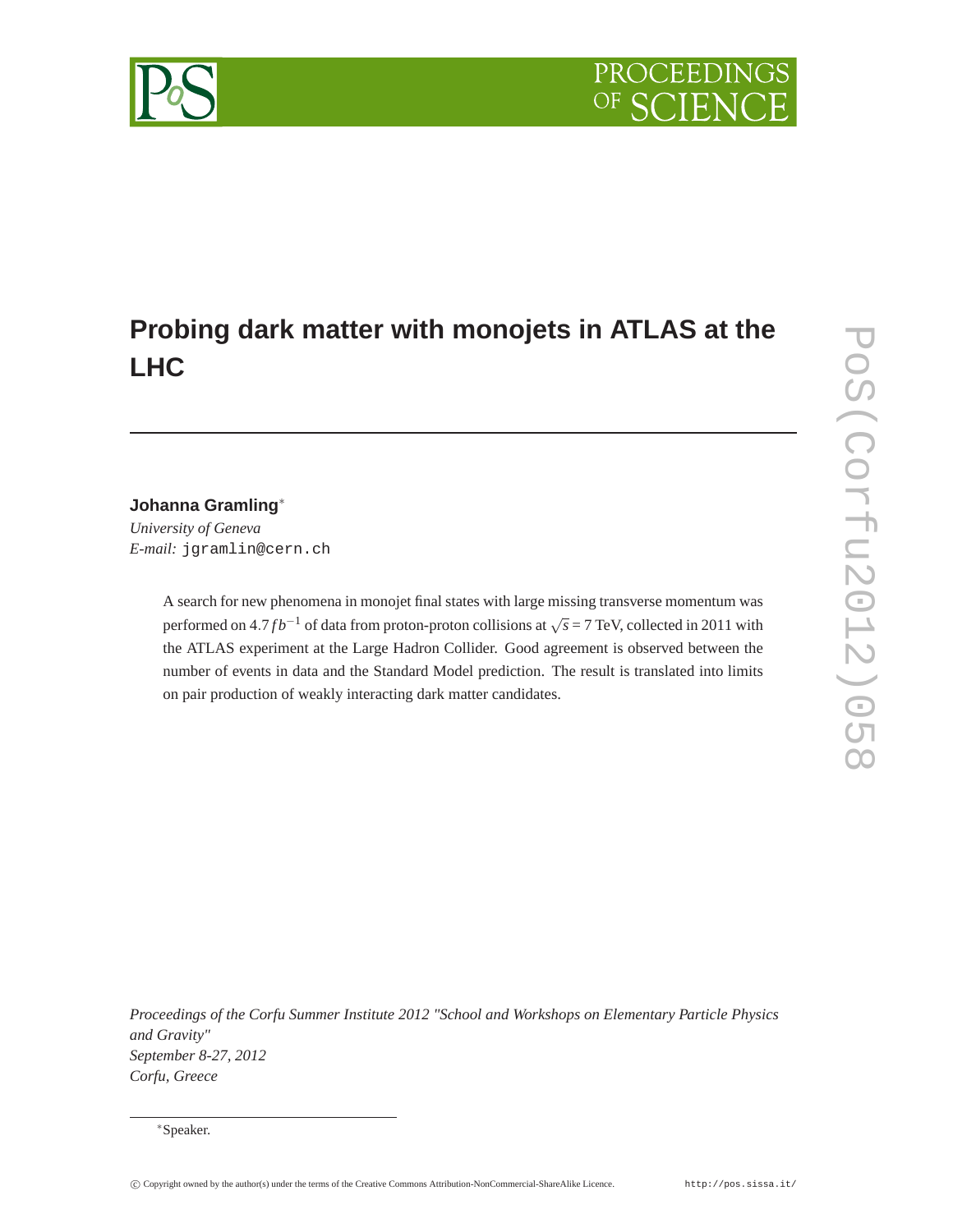#### **1. Introduction**

Event topologies with a high-energetic jet and large missing transverse momentum present well-defined final-states, which are of interest for many physics models beyond the Standard Model (BSM) containing new stable, massive particles that escape the detector. A monojet signature can arise within the Standard Model (SM) from the production of a Z boson in association with a jet, where the Z boson decays into two neutrinos. Also the production of a W boson and a jet can be a background in case the charged lepton is not detected.

A search for new phenomena in monojet events can be interpreted in terms of ADD models of large extra dimensions [1]. This interpretation is not discussed here, the reader is referred to [2].

From astronomical observations of its gravitational interactions, the presence of a non-baryonic dark matter (DM) component in the universe is derived ([3] for a review). While its nature is unknown, a weakly interacting massive particle (WIMP) is amongst the best candidates to make up DM. The fact that no SM particle has suitable properties suggests a new particle with a mass probably between a few GeV and TeV. Such a particle might be pair-produced at the Large Hadron Collider (LHC) via some weak interaction, being either the known weak force or a new type of interaction. Since they would not interact in the detector, they could only be detected if initial- or final-state radiation (ISR/FSR) occurs, leading to signatures with e. g. one jet and large  $E_T^{miss}$ .

A model-independent description of DM pair production [5] in association with a jet is used to interpret the experimental limits measured in the analysis of monojet events. It assumes that the interaction between DM and SM particles is mediated by a much heavier particle, allowing to describe it within an effective field theory approach.

The detailed description of the analysis can be found in [2].

#### **2. Physics object reconstruction and analysis strategy**

For this analysis, jets are reconstructed from clusters of energy deposits in calorimeter cells, for which the anti-*k<sup>t</sup>* jet algorithm with a radius parameter of 0.4 is used [6]. The missing transverse momentum  $(E_T^{miss})$  is measured from energy deposits in the calorimeter up to  $|\eta|$  of 4.5<sup>-1</sup> [7]. For the background estimate of  $Z \to VV$ , the  $E_T^{miss}$  is defined disregarding the leptonic contribution to it in order to be able to compare the variables directly between regions in which the sensitivity to new physics signals is high (signal regions (SRs)) and those that are background-enriched and used for background estimation (conrtol regions (CRs)).

Electron candidates are restricted to have  $p_T > 20$  GeV and  $|\eta| < 2.47$  in order to be within the acceptance of the tracking system. Where for the electron veto in the signal regions (SRs) *medium* selection criteria for tracking and shower shape variables are applied (see [8] for details on the selection criteria) on electron candidates, the control region (CR) electrons for  $W \rightarrow l\nu$  are required to be isolated and to fulfill *tight* selection criteria.

<sup>&</sup>lt;sup>1</sup>ATLAS uses a right-handed coordinate system, originating in the centre of the detector. The z-axis lies along the beam direction, the x-axis points to the centre of the LHC ring, and the y-axis points upward. Polar coordinates  $(r, \phi)$  are used in the transverse (x,y)-plane,  $\varphi$  being the azimuthal angle around the beam pipe. The pseudorapidity  $\eta$  is defined in terms of the polar angle  $\theta$  as  $\theta = \ln \tan(\theta/2)$ .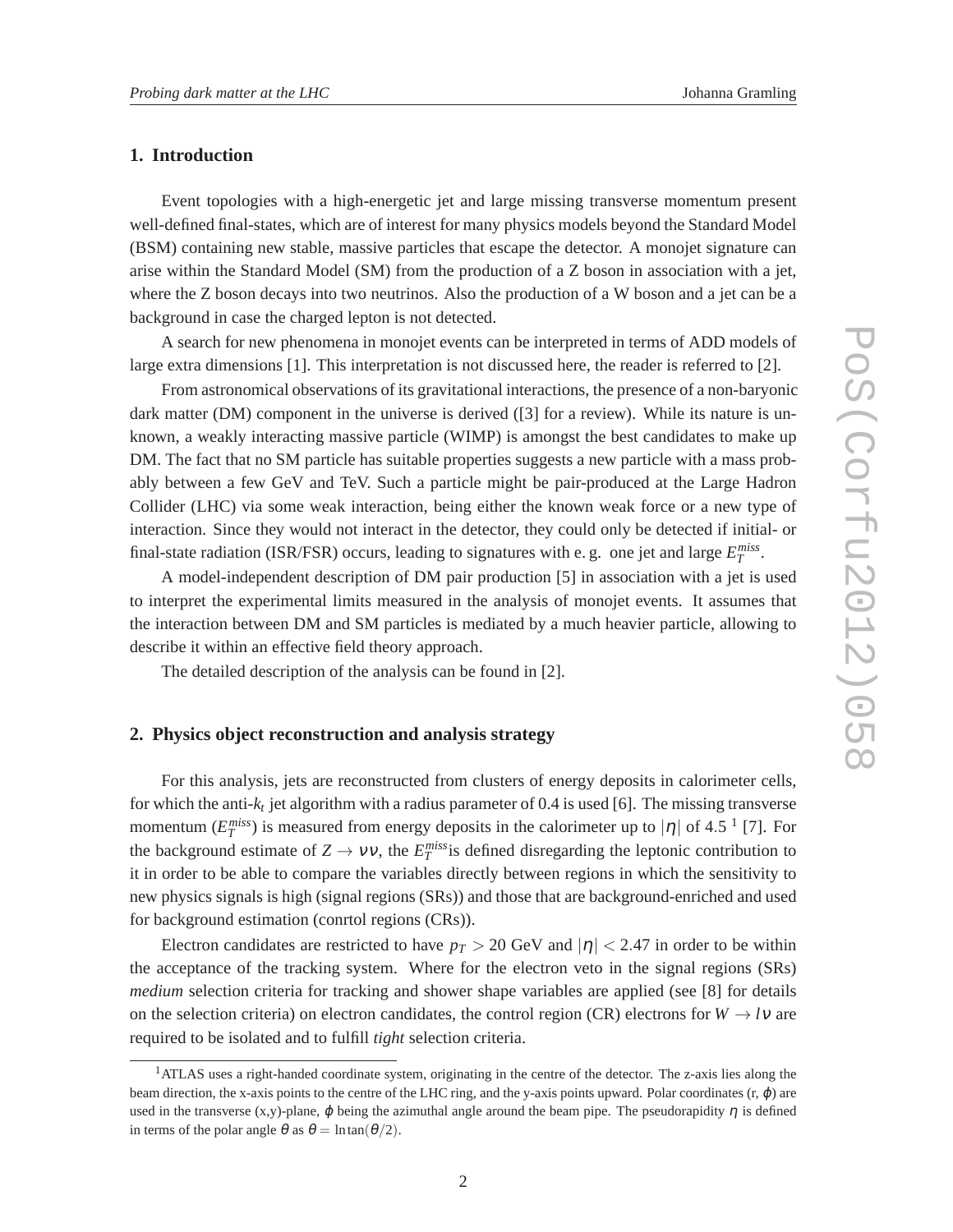A muon candidate is reconstructed either by associating a stand-alone muon spectrometer track with an inner detector track, or from an inner detector track that is confirmed by a directional segment in the muon spectrometer [9] (only for SR muons). Muons, which are used for the lepton veto applied in the SRs, are required to have  $p<sub>T</sub> > 7$  GeV and  $|\eta| < 2.5$ , where CR muons are restricted to  $p_T > 20$  GeV and  $|\eta| < 2.4$ . They are also required to be isolated, where again the constraints for the CR muons are more stringent. To reject cosmic- muons a cut on the distance to the reconstructed primary vertex in z direction is also applied:  $|z_0|$  < 10 mm.

#### **3. Event selection**

The events are selected according to criteria that achieve an enhancement of possible signal events in the sample. All events used for this analysis have to fulfill detector quality requirements and need to pass an inclusive trigger on  $E_T^{miss}$ . Further, the following selection criteria are applied:

- To reject non-collision background, a reconstructed vertex with at least 2 associated tracks with  $p_T > 400$  MeV is required.
- Events containing jets with  $p_T > 20$  GeV that do not pass standard quality criteria or that show anomalous charge or electromagnetic fraction or timing are rejected.
- The leading jet is required to have a charge fraction  $< 0.02$ , to lie within  $|\eta| < 2$  and to have at least a transverse momentum of 120 GeV.
- Further, not more than two jets with  $p_T > 30$  GeV and  $|\eta| < 4.5$  are allowed.
- To reject back-to-back di-jet events, in which  $E_T^{miss}$  comes from a faulty reconstruction of one of the jets, a cut on the angular separation of the second-leading jet and the  $E_T^{miss}$  is applied:  $|\Delta \phi(E_T^{miss}, p_T^{jet2})|$  $\left| \frac{f^{e_1} z}{T} \right| > 0.5.$
- A lepton veto on electrons and muons passing the SR selection described above is applied in the SRs to discriminate between electroweak (EW) backgrounds and possible signal events.
- In the CRs, the lepton veto is not applied, but the CR definition of muons and electrons is used to select W and Z events. The details are listed in Section 5.1.

From the data sample four inclusive signal regions (SR) are then constructed, according to the  $E_T^{miss}$  and the  $p_T$  of the leading jet. The thresholds are: 120 GeV, 220 GeV, 350 GeV, 500 GeV. The  $E_T^{miss}$  trigger is 98% efficient for the lowest SR (SR1) and more than 99% efficient for the other SRs.

#### **4. Data samples and simulations**

The ATLAS detector [10] at the LHC consists of an inner tracking detector, enclosed by a superconducting solenoid and electromagnetic and hadronic calorimeters, as well as by a muon spectrometer with integrated superconducting toroidal magnets. It covers almost the full solid angle around the collision point. The collision data is processed by a trigger system, organized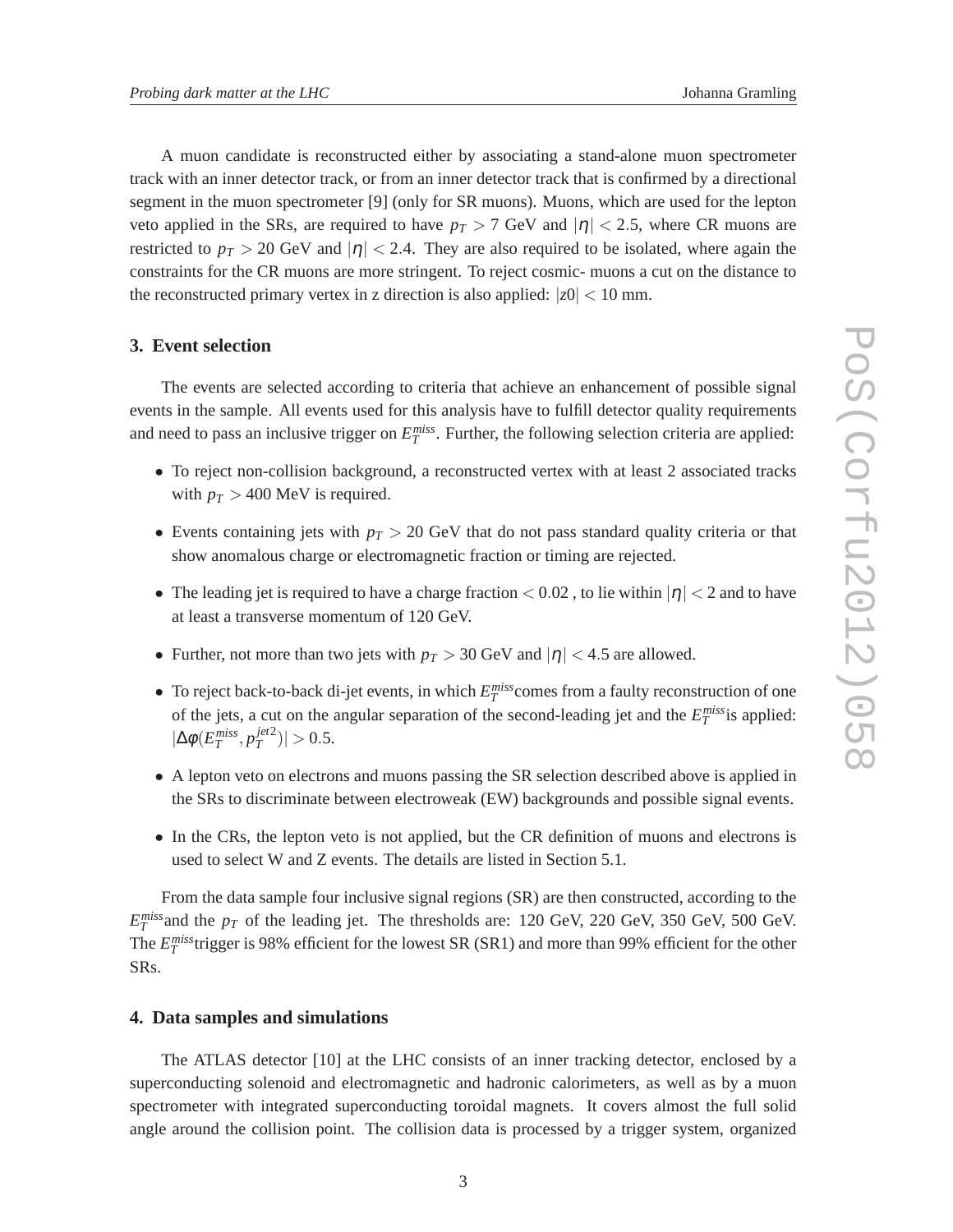|                | Initial state | Type         | Operator                                                                          |
|----------------|---------------|--------------|-----------------------------------------------------------------------------------|
| D1             | qq            | scalar       | $\frac{m_q}{M^3} \bar{\chi} \chi \bar{q} q$                                       |
| D <sub>5</sub> | qq            | vector       | $\frac{1}{M^2}\bar{\chi}\gamma^{\mu}\chi\bar{q}\gamma_{\mu}q$                     |
| D <sub>8</sub> | qq            | axial-vector | $\frac{1}{M^2} \bar{\chi} \gamma^\mu \gamma^5 \chi \bar{q} \gamma_\mu \gamma^5 q$ |
| D <sub>9</sub> | qq            | tensor       | $\frac{1}{M_{*}^2} \bar{\chi} \sigma^{\mu\nu} \chi \bar{q} \sigma_{\mu\nu} q$     |
| D11            | gg            | scalar       | $\frac{1}{4M_{*}^3}\bar{\chi}\chi\alpha_s(G_{\mu\nu}^a)^2$                        |

**Table 1:** Effective interaction operators of WIMP pair production for which signal samples were simulated to be used in the limit-setting procedure.

in three layers, to decide if an event is recorded for further analysis. The presented analysis was performed on a time-integrated Luminosity of  $4.7 fb^{-1}$  with an uncertainty of 3.9% [11].

In order to estimate the background remaining in the SRs Monte Carlo (MC) samples of EW background processes were generated with ALPGEN [12] and the parton distribution function (PDF) set CTEQ6L1 [13]. For all samples, the description of the parton shower and hadronization was provided by HERWIG [14], the underlying event by JIMMY [15]. The processes were also simulated using SHERPA [16], by comparison of these two generators an uncertainty on the modeling could be estimated. Further backgrounds are single top and top pair production, which are generated with MC@NLO [17] and the PDF set CTEQ6.6 [18]. Di-boson production was simulated with SHERPA.

The effective field theory approach for WIMP pair production [27] has an implementation in MADGRAPH5 [19], which was used to simulate WIMP pair production in association with one or two jets. WIMP masses between 10 and 1300 GeV are simulated for four different interaction operators (D1, D5, D9, D11, see Table 1). A lower cut on the transverse momentum of 80 GeV was imposed on the leading parton. The simulation only regards the four lightest quarks, assuming equal coupling to the DM particles. The generated events are then interfaced to PYTHIA [20] for the addition of parton shower, hadronization and underlying event, using CTEQ6L1 as PDF. In order to match the matrix-element calculations of MADGRAPH to the parton shower simulation of PYTHIA, the MLM matching scheme is used [21]. The factorization and renormalization scales are defined by:  $\sum \sqrt{m^2 + p_T^2}$ , where the sum goes over all particles produced.

The interaction of the particles with the detector was simulated with GEANT4 [22] in case of the background MC samples and by using a less CPU-consuming detector simulation based on parametrisation of calorimeter responses, ATLFASTII [23], for signal samples.

#### **5. Background estimation**

The most important background is the production of a Z boson that decays into two neutrinos, leading to  $E_T^{miss}$ . This background is irreducible, whereas other backgrounds can be in principle distinguished from signal events. They might nevertheless pass the selection due to a lepton being outside of the acceptance or missed because of finite identification efficiencies, or a mis-measurement of jet  $p_T / E_T^{miss}$ . All EW backgrounds are determined by a data-driven estimate, where the yield in control regions is transferred to signal region yields. A small multijet background, coming from QCD events where for one ore more jets the momentum is mis-measured,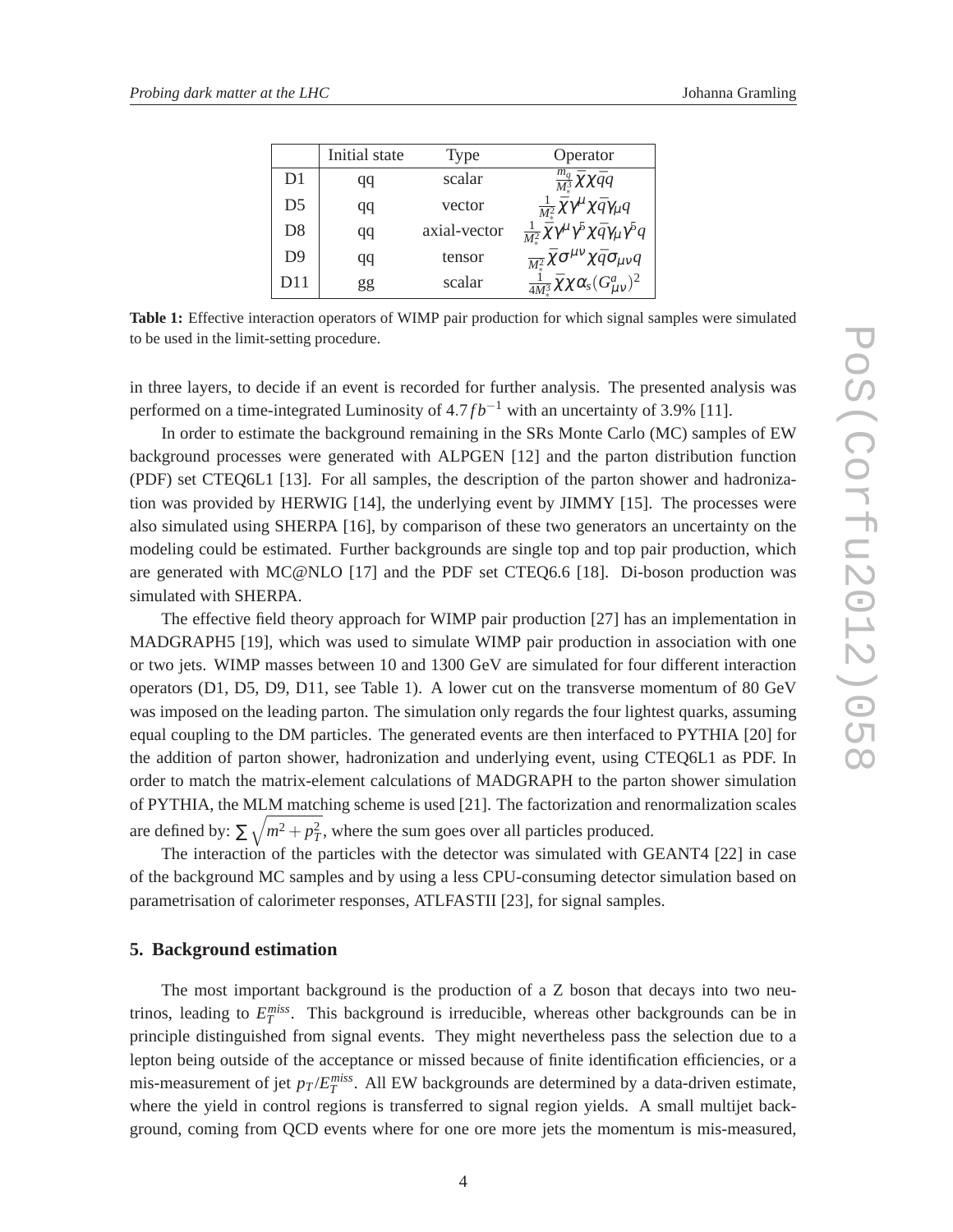is also estimated from data, as well as the non-collision-background, whereas top and di-boson backgrounds are determined solely from MC.

#### **5.1 Electroweak backgrounds**

For the estimation of the EW backgrounds control regions are defined by explicitly choosing events in which W or Z bosons are produced and decay leptonically. The jet  $p_T$  and  $E_T^{miss}$  requirements are kept identically to the SR selection to mimic the SRs as close as possible. The shape of observables like  $E_T^{miss}$  and jet  $p_T$  as well as the efficiency related to the lepton identification is estimated from data. For the transfer from SR to CR only ratios of MC quantities enter, which results in reduced systematic uncertainties since many of them cancel in such ratios.

The detailed construction of the four control regions is defined below:

- *W*  $\rightarrow$  *ev* + *jets*: events are required to pass an electron trigger ( $p_T > 20$  or 22 GeV). For the electron definition, the tighter CR selection, described above, is used. Exactly one electron is required, fulfilling  $p_T > 25$  GeV. Further electrons or muons are vetoed. If  $\Delta R(e, jet)$  < 0.2, the jet is not considered as a jet anymore but as corresponding to the electron. A cut on  $E_T^{miss} > 25$  GeV and  $40 < m_T < 100$  GeV for the transverse mass  $m_T =$  $\sqrt{2p_T^{\ell}E_T^{miss}(1-\cos\Delta\phi(p_T^{\ell}, E_T^{miss}))}$ , using the lepton  $p_T^{\ell}$ , improves the purity of W events. The requirements for  $E_T^{miss}$  and jet  $p_T$  match those in the SRs, but if the  $Z \to \nu \nu$  background is estimated, the  $E_T^{miss}$  contribution from the electron is subtracted to mimic the SR  $E_T^{miss}$  more closely.
- $W \to \mu v + jets$ : the SR trigger on  $E_T^{miss}$  is applied. The muon candidates are selected according to the tighter CR criteria, exactly one muon is required, further electrons or muons are vetoed. Again, the purity of W events is enhanced by applying a cut on the transverse mass:  $m_T > 40$  GeV and on the  $E_T^{miss}$  (including the muon contribution):  $E_T^{miss} > 25$  GeV. For the further classification according to  $E_T^{miss}$  the standard calorimeter-based  $E_T^{miss}$  variable, which does not contain muon information, is used, as for the SRs.
- $Z \rightarrow ee + jets$ : as for  $W \rightarrow ev + jets$ , electron triggers are used to select relevant events. Two electrons with opposite charges are required, passing the CR selection as well as  $p_T > 25$ GeV for the leading electron and  $p_T > 20$  GeV for the sub-leading one. The electrons are required to fulfill  $66 < m_{e^+e^-} < 116$  GeV to enhance the purity of Z events. As above, events containing other electrons or muons are rejected and an overlap removal for jets and electrons is applied. For the estimation of the  $Z \rightarrow VV$  background, the  $E_T^{miss}$  excluding the electron contribution, is considered.
- $Z \rightarrow \mu\mu + jets$ : the SR  $E_T^{miss}$  trigger selection is applied. Similar to the  $Z \rightarrow ee + jets$  channel, two opposite-charged muons are required to fulfill the constraint on their invariant mass to enhance the fraction of Z events. Again, further electrons or muons are vetoed. The standard calorimeter-based  $E_T^{miss}$  variable is used for the background estimation.

Having defined the above CRs, the remaining background in the SRs,  $N_{SR}^{predicted}$  can be estimated. The event yield in the CR,  $N_{CR}^{data}$  is corrected for small remaining background,  $N_{CR}^{bkg}$ . Then,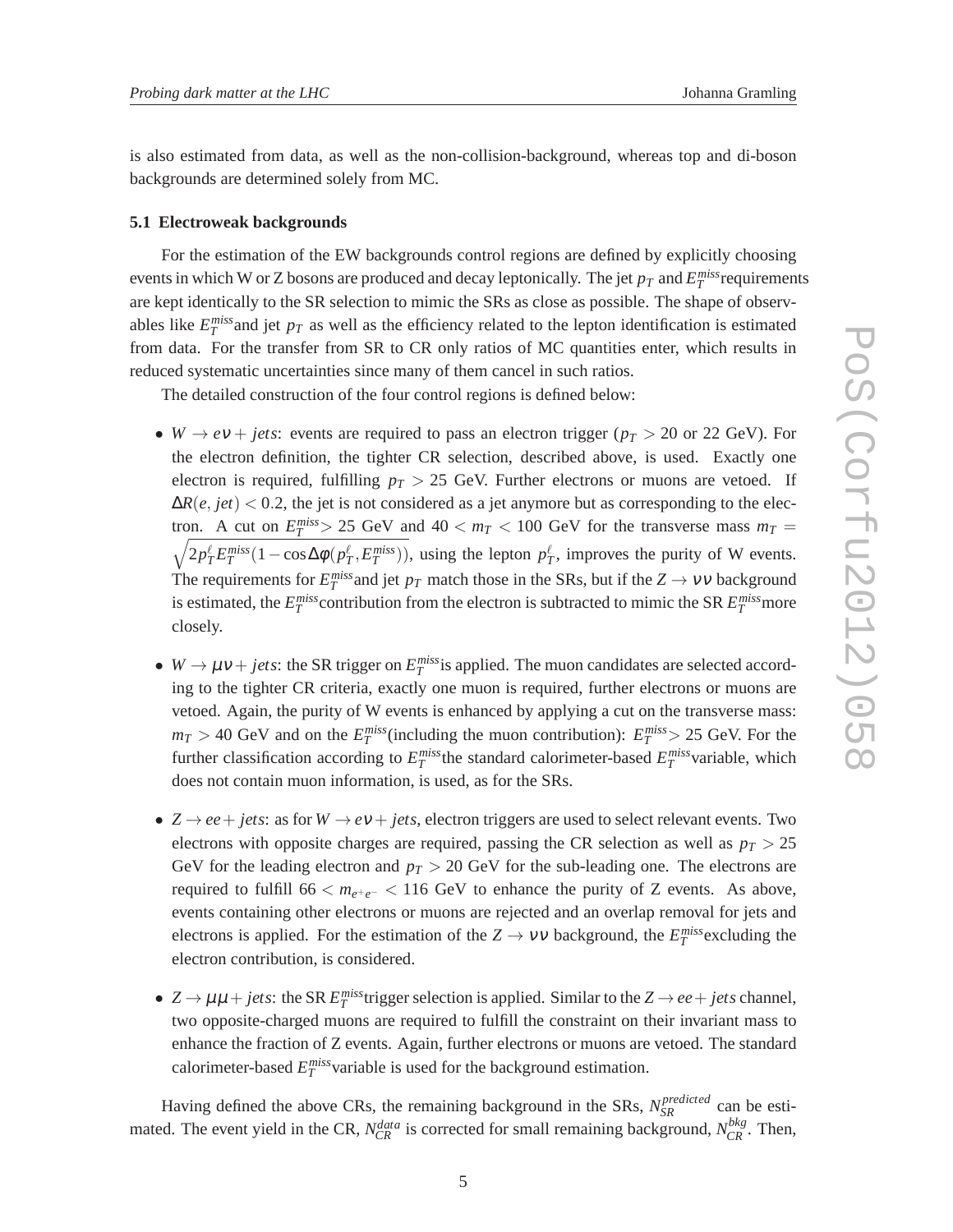it is transferred to the SR yield by the use of a transfer factor *T* relating the number of simulated events in the CR to those in the SR, and by applying a correction factor *C*, inferred form simulation and measurement:

$$
N_{SR}^{predicted} = (N_{CR}^{Data} - N_{CR}^{Bkg}) \cdot C \cdot T
$$
  
=  $(N_{CR}^{Data} - N_{CR}^{multijet}) \cdot (1 - f_{EW}) \times \frac{\varepsilon_{E_T^{miss}}^{trig} \cdot \mathcal{L}_{E_T^{miss}}}{A_{\ell} \cdot \varepsilon_{\ell} \cdot \varepsilon_{Z/W} \cdot \varepsilon_{\ell}^{trig} \cdot \mathcal{L}_{\ell}} \times \frac{N_{SR}^{MC}}{N_{jet/E_T^{miss}}^{MC}}.$  (5.1)

The terms in the second line of Equation 5.1 refer to the following quantities:

- $N_{CR}^{multijet}$  denotes the QCD background, which is estimated by electron-fake enriched samples. For  $W \to e\nu$  it is estimated to be 1-2%, whereas its contribution to other control region is negligible.
- *f<sub>EW</sub>* refers to the fraction of events remaining from other EW or SM processes. Its values determined from simulation are 2% for Z boson decays into other flavors than the selected one and 10% for W boson decays respectively, whereas top and di-boson contributions are negligible. Note that *fEW* denotes a ratio of MC event yields and hence many systematics drop out.
- $A_{\ell}$  is the lepton acceptance, determined from simulation,  $\varepsilon_{\ell}$  their identification efficiency estimated from data.  $\varepsilon_{Z/W}$  is the efficiency of the criteria applied to select Z or W bosons. These contributions to the correction factor occur because the lepton and boson selection is only applied in the CRs and not in the SR selection.
- Since for electron CRs an electron trigger and not the  $E_T^{miss}$  trigger applied in the SRs is required, the ratio of electron trigger efficiency,  $\varepsilon_{\ell}^{trig}$  $e^{trig}$ , times its corresponding luminosity,  $\mathcal{L}_\ell$ , to the same quantities for the  $E_T^{miss}$  trigger,  $\varepsilon_{E_T^{mis}}^{trig}$  $E_T^{trig}$  and  $\mathcal{L}_{E_T^{miss}}$ , enter the correction for electron CRs.
- The transfer factor *T* contains the number of simulated events for the process that should be estimated in the SR,  $N_{SR}^{MC}$ , and the number of simulated events for the CR, with the effect of the lepton efficiency and acceptance already taken out and regarding the  $E_T^{miss}$  without leptons. Again, only a ratio of simulated quantities enter.

The number of background events is estimated in bins of the variable in question. For the final results, bins in  $E_T^{miss}$  were taken. All the different estimates for  $Z \to VV$  are combined in the end to obtain the final number.

The background estimate was cross-checked by varying the CR definitions: first, an inclusive CR was constructed by just inverting the lepton veto of the SR selection, leading to a W/Z enriched sample. Second, the lepton definition in the CR selection was loosened in order to exactly invert the SR veto. In both cases, the results were found to be consistent with the standard estimation.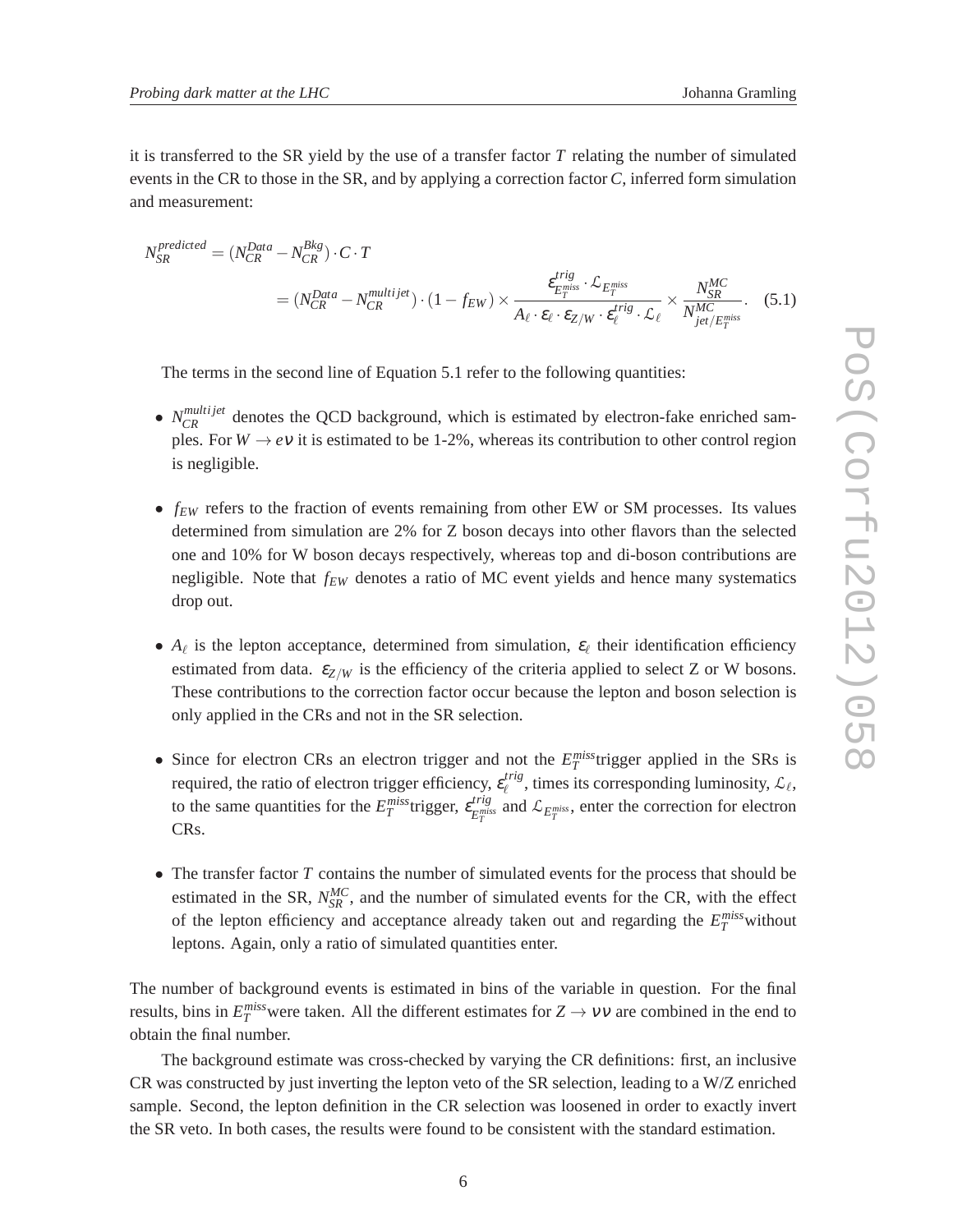#### **5.2 Multijet and non-collision background**

The multijet background resulting from events in which one or more jets are mis-reconstructed is not well modeled in simulations and hence has to be estimated from data by selecting a sample of events, required to pass all SR selection cuts but the jet veto or the angular cut on the direction of the  $E_T^{miss}$  and the second-leading jet. Top- or Z/W backgrounds in these samples are estimated from MC and simulation scaled to data, respectively, and are subtracted.

A straight can be fitted to the  $p<sub>T</sub>$  distribution of the second- or third-leading jet in order to estimate the number of jets that fall below the threshold of  $p_T = 30$  GeV and are missed by the selection criteria. This background amounts to at most 1% in SR 1, 2 and 3 and is negligible when going to even higher  $E_T^{miss}$  and jet  $p_T$  in SR 4.

As the multijet background, the non-collision background contributes most for lower SRs, namely less than 1% in SR1 and 2. It is estimated from a data sample requiring a beam-background muon going along the beam direction in the event. About 20-50% of non-collision events can be tagged like that, which was estimated from data of unpaired proton-bunches. More details can be found in [24].

#### **5.3 Systematic Uncertainties**

The dominant systematic uncertainties arise from the simuation of the kinematic distributions of the background, since their shape affect the transfer factor, together with the experimental uncertainties on JES and  $E_T^{miss}$ . Further sources of uncertainties are coming from the finite resolution and overall scale of the muon momentum, the estimated lepton reconstruction and trigger efficiencies as well as from the limited statistics of the MC samples used for determining the transfer factor, the estimation of *fEW* and the multijet background estimate. Negligible are the uncertainties related to pile-up, electron energy measurement and JER.

The multijet background is estimated to have an uncertainty of 100%, for the non-collision background it is 10%. The JES and JER uncertainties are assessed by combining data-driven and simulation-based approaches, which is described in [6] in more detail. These uncertainties are propagated to obtain the uncertainty on  $E_T^{miss}$ .

The comparison of different generators allows to rate the uncertainties on the shape of kinematic distributions and cross-sections in Z or W events as well as on  $f_{EW}$ . Used were ALP-GEN/SHERPA and ALPGEN/PYTHIA, respectively. For the MC-based estimate on top and diboson backgrounds an uncertainty of 20% is assumed, dominated by the JES uncertainty.

#### **6. Results**

In all four regions the predictions from SM background processes agree well with the measured number of events within the statistical and systematic uncertainties. Figure 1 compares the measured distributions of  $E_T^{miss}$ , leading jet  $p_T$  and sub-leading jet  $p_T$  with the SM expectation (histogram) in SR1 (left) and SR4 (right). The shapes as well as the normalizations agree well in all cases. To illustrate the impact from signals BSM, simulated ADD and WIMP signals are included in the plots as dashed lines.

The fact that no excess above the SM is observed is then translated into 90% and 95% confidence limits (CL) on the visible cross section, taking into account the acceptance and efficiency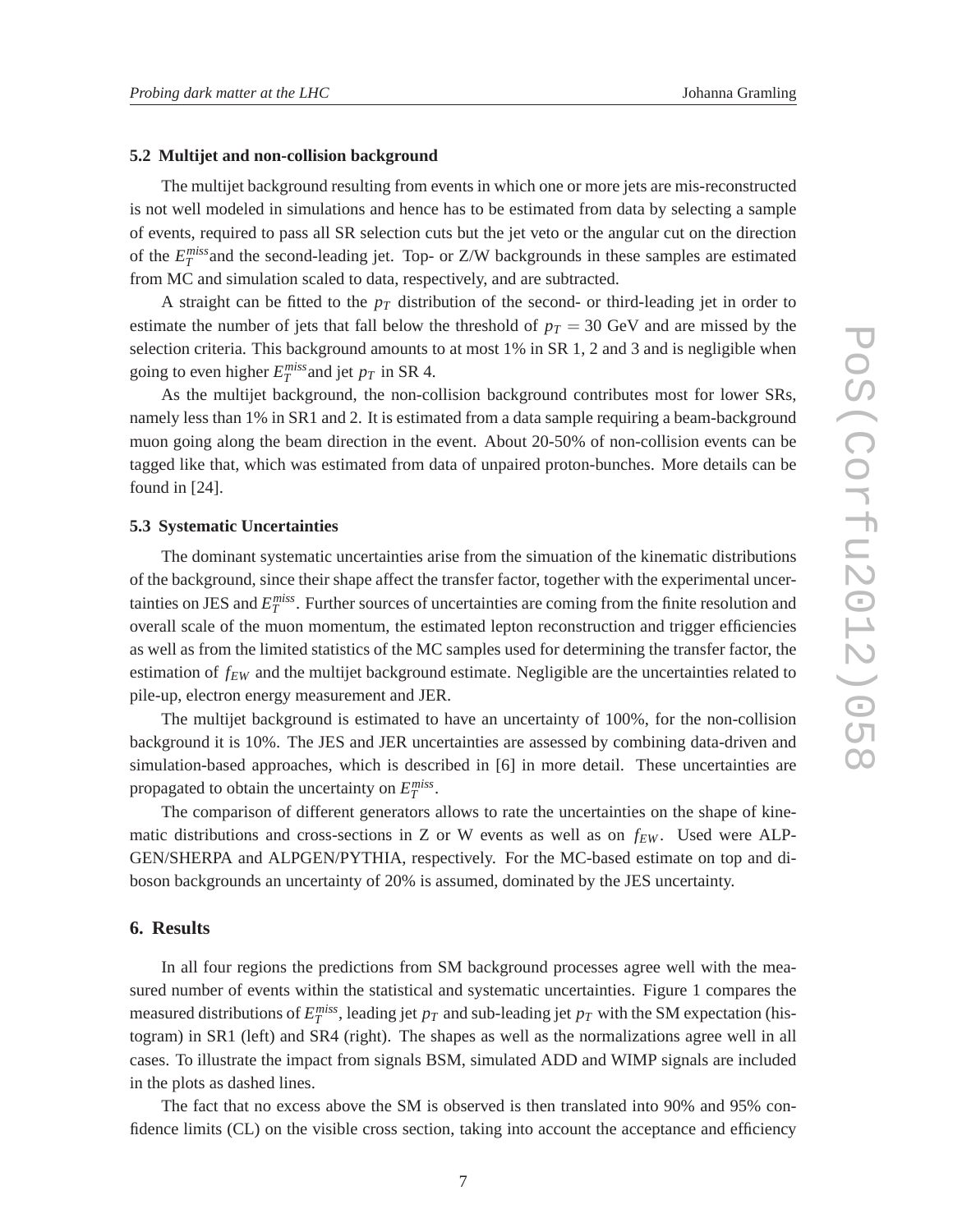

**Figure 1:** Distributions of  $E_T^{miss}$  and leading jet  $p_T$  for signal regions SR1 on the left and SR4 on the right. ADD and WIMP signals for cross sections equal to the excluded values are drawn as dashed lines on top of the predicted background distributions (histogram).

of the analysis:  $\sigma \times A \times \varepsilon$  (details on the limit setting procedure can be found in [25]). For this purpose, event yields are integrated over the signal region.

The resulting visible cross-section limits on any BSM model showing up in monojet events are summarized in Table 2. Typical efficiencies of selection criteria related to jets and  $E_T^{miss}$  of  $\varepsilon \sim 83\%$ are found for signal and EW background samples.

#### **7. Interpretation: WIMP pair production**

If the mass of WIMPs allows them to be pair-produced at the LHC, these particles would escape the detector unseen. Only if initial- or final-state radiation is giving a jet, a photon or a boson that balances the WIMP pair such a process can be detect via the large  $E_T^{miss}$  in the event coming from the undetected WIMP pair.

The model-independent approach used to interpret the measurement needs to make some general assumptions, although it does not rely on details of any model beyond the SM (BSM). The approach assumes that only the WIMP candidates can be produced at the LHC, all other potential new particles, also the ones mediating the interaction between WIMPs and the SM particles, are assumed to be out of the LHC reach. Hence, an effective field theory approach can be applied and the mediating particle can be integrated out, leading to the picture of a contact interaction between WIMPs and SM particles. For the presented results the DM particle is assumed to be a Dirac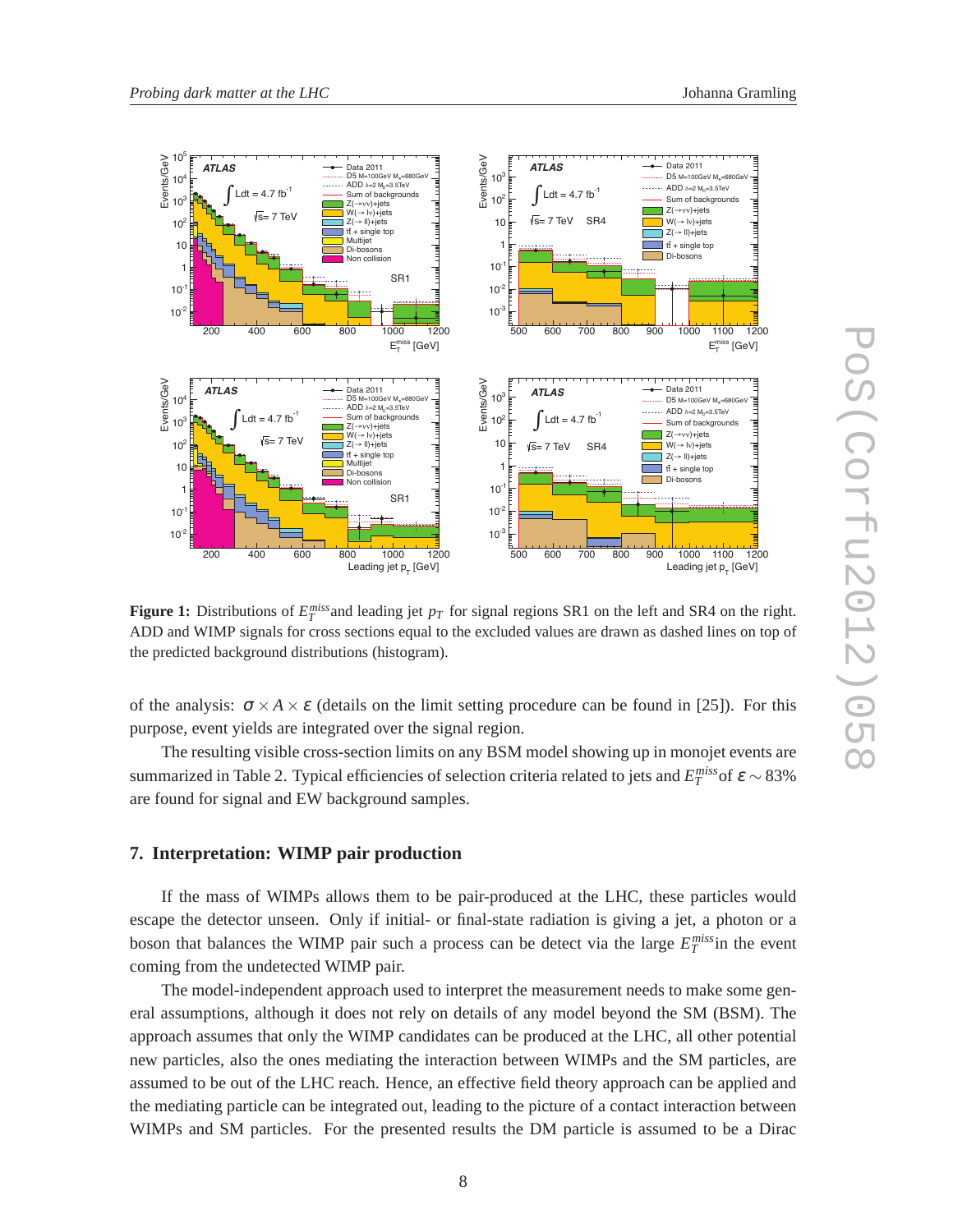|                                           | SR <sub>1</sub>   | SR <sub>2</sub> | SR <sub>3</sub> | SR4         |
|-------------------------------------------|-------------------|-----------------|-----------------|-------------|
| $Z \rightarrow VV + jets$                 | $63000 \pm 2100$  | $5300 \pm 280$  | $500 \pm 40$    | $58 + 9$    |
| $W \rightarrow \tau v + jets$             | $31400 \pm 1000$  | $1853 \pm 81$   | $133 \pm 13$    | $13 \pm 3$  |
| $W \rightarrow eV + jets$                 | $14600 \pm 500$   | $679 \pm 43$    | $40 \pm 8$      | $5\pm 2$    |
| $W \rightarrow \mu v + jets$              | $11100 \pm 600$   | $704 \pm 60$    | $55 \pm 6$      | $6 \pm 1$   |
| $t\bar{t}$ , single t                     | $1240 \pm 250$    | $57 \pm 12$     | $4 \pm 1$       |             |
| Multijets                                 | $1100 \pm 900$    | $64 \pm 64$     | $8^{+9}_{-8}$   |             |
| Non-coll. Background                      | $575 \pm 83$      | $25 \pm 13$     |                 |             |
| $Z/\gamma^* \rightarrow \tau \tau + jets$ | $421 \pm 25$      | $15 \pm 2$      | $2 \pm 1$       |             |
| Di-Boson                                  | $302 \pm 61$      | $29 \pm 5$      | $5 \pm 1$       | $1 \pm 1$   |
| $Z/\gamma^* \rightarrow \mu\mu + jets$    | $204 \pm 19$      | $8 \pm 4$       |                 |             |
| <b>Total Background</b>                   | $124000 \pm 4000$ | $8800 \pm 400$  | $750 \pm 60$    | $83 \pm 14$ |
| <b>Measured Events</b>                    | 124703            | 8631            | 785             | 77          |
| $\sigma_{\rm visc}^{obs}$ at 90% [pb]     | 1.63              | 0.13            | 0.026           | 0.005       |
| $\sigma_{vis}^{exp}$ at 90% [pb]          | 1.54              | 0.15            | 0.020           | 0.0064      |
| $\sigma_{\rm vis}^{obs}$ at 95% [pb]      | 1.92              | 0.17            | 0.030           | 0.0069      |
| $\sigma_{vis}^{exp}$ at 95% [pb]          | 1.82              | 0.18            | 0.024           | 0.0079      |

**Table 2:** Shown are the estimated backgrounds in the four SR, as well as the measured number of events in data. Observed and expected limit on the visible cross section of any BSM contribution are computed at 90% and 95% CL.

fermion, but conclusions for Majorana fermions can also be drawn since the cross section in this case is proportional to the one for Dirac fermions and only differs by a factor of two. With these assumptions, the interaction between SM and DM particles are defined by only two parameters, namely the mass of the DM particle,  $m<sub>\chi</sub>$ , and the suppression scale  $M_*$ , which is related to the mediator mass as well as to its couplings to SM and DM particles.

In total, 14 interaction operators can be constructed for Dirac fermions (for Majorana fermions the ones corresponding to vector interactions are not allowed). They fall into four classes regarding the resulting  $E_T^{miss}$  and jet spectra. Hence, a characteristic set of one operator per class was chosen here for limit-setting (see Table 1): D1, D5, D9 and D11. Limits for D8, which falls into the same class as D5, were also calculated since it is often used for comparisons. The acceptance of D5 was assumed, whereas the proper D8 cross sections were used. Where D1, D5, D8 and D9 describe  $qq \rightarrow \chi \chi$  processes, D11 refers to gluons in the initial state:  $gg \rightarrow \chi \chi$ .

In general, the effective field theory approach is considered conservative: also in regimes where the validity might be questioned the cross section is mostly underestimated, compared to the full theory, which leads to more conservative limits. A detailed discussion can be found in [27]. Having this in mind, the effective theory provides a useful framework for comparing LHC results to direct or indirect dark matter searches.

Experimental and theoretical systematic uncertainties are considered when setting limits on the model parameters  $M_*$  and  $m_\chi$ . The experimental uncertainties on JES, JER, and  $E_T^{miss}$  are taken to be fully correlated with the ones determined for the background estimate and range from 1- 20% uncertainties on the WIMP event yield, depending on the signal region and the considered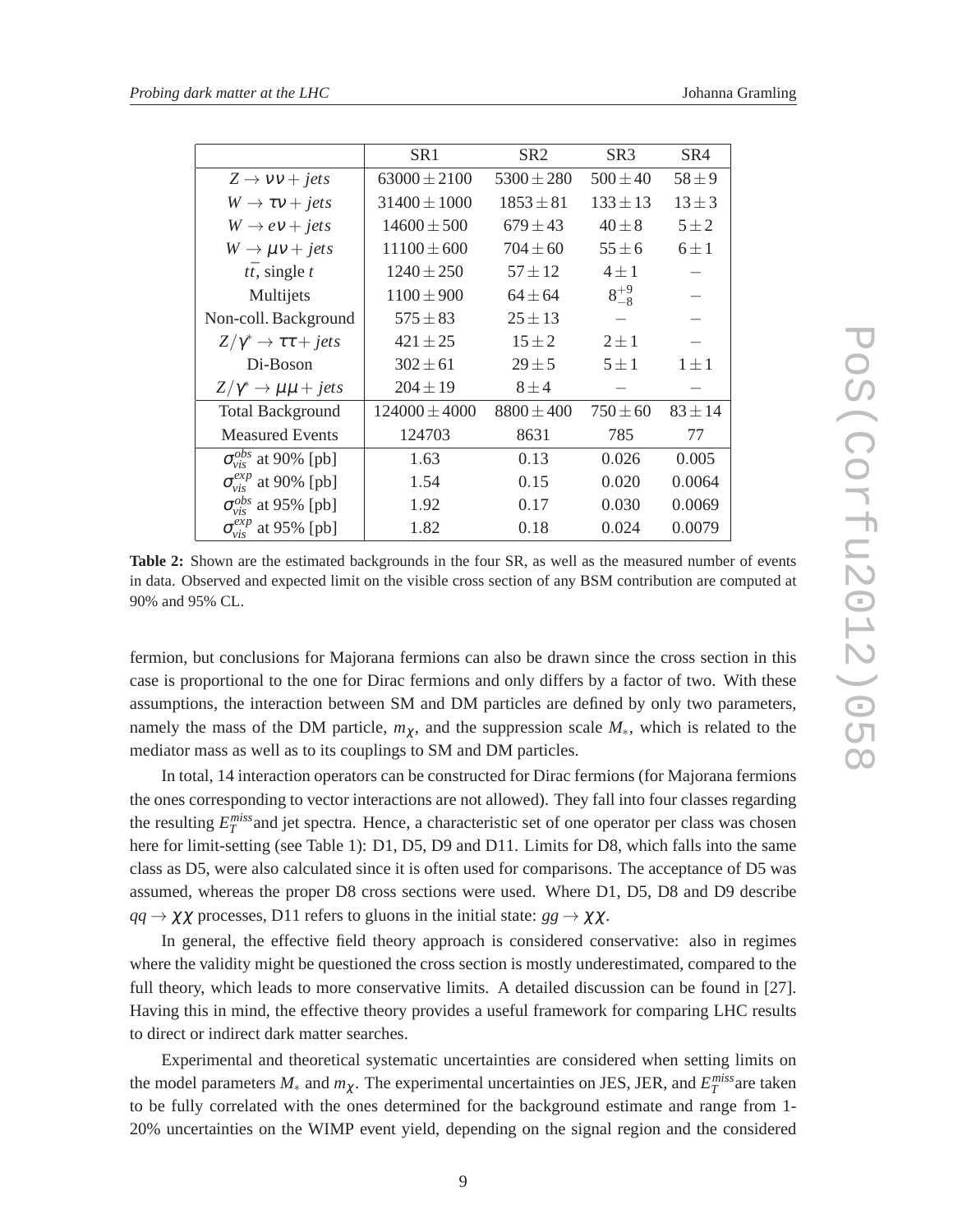interaction operator. Further, experimental uncertainties associated with the trigger efficiency (1%) and the luminosity measurement (3.9%) affect the WIMP event yield.

Theoretical uncertainties on the simulated WIMP signal result from the PDF set used, the amount of ISR/FSR that was assumed, and the factorization and renormalization scales set in the signal simulation. The PDF uncertainties are determined from CTEQ6M error sets. The ISR/FSR uncertainties are estimated by varying the jet matching scale between MADGRAPH5 and PYTHIA within twice and half the nominal value and by changing the QCD scale  $\alpha_s$  of PYTHIA within a range that is consistent with experimental data [26]. Depending on the signal region, the resulting uncertainties on  $\sigma \times A$ , added in quadrature, range from 3-5% for the matching scale and 4-6% for  $\alpha_s$ . The dependence of the ISR/FSR uncertainties on the choice of operator is found to be negligible. PDF uncertainties mostly affect the signal cross sections, the acceptance do not change significantly. They are found to depend on the choice of operator and not the particular signal region since overall cross-section differences affect all SRs in a similar way. Uncertainties ranging from 4% and 5% for operators D9 and D5 to 16% and 18% for D11 and D1 are found. The dominating theoretical systematic uncertainty results from the factorization and renormalization scales: varying these scales by factors of two or a half results in a 30% signal uncertainty, independent of the considered operator or the signal region.

From the limit on the visible cross section of new physics processes BSM, lower limits on the suppression scale *M*<sup>∗</sup> as a function of the WIMP mass *m*<sup>χ</sup> can be derived. Shown in Figure 2 are the 90% CL lower limits for all considered operators, where the SR with the best expected limits was chosen. The limits are calculated from simulated samples produced for  $m<sub>\chi</sub>$  between 10 and 1300 GeV. Since no significant change in cross section or acceptance is found when going to lower WIMP masses, they can be extrapolated down to  $m<sub>\chi</sub> = 1$  GeV, until the regime of warm or hot DM would start. The observed limit on *M*<sup>∗</sup> includes experimental uncertainties, the effect of theoretical uncertainties is indicated by dotted red  $\pm 1\sigma$  lines above and below it. Around the expected limit,  $\pm 1\sigma$  variations due to statistical and systematic uncertainties are shown as a gray band.

For all operators, the lower limits are flat up to  $m_{\chi} = 100 \text{ GeV}$  and get worse around  $m_{\chi} = 200$ GeV due to the limited collision energy. Note that the *M*<sup>∗</sup> limits for D1 are quantitatively much smaller due to the inclusion of a factor  $m_q/M_*$  in the definition of the operator (see Table 1). In the bottom-right corner of the  $m_\chi$  -  $M_*$  plane the effective field theory approach is no longer valid, which is indicated by the light-gray shaded area. Only small parts of the limit curves on  $M_*$  fall into that region. In any case, such a region of validity cannot be precisely defined without detailed knowledge of the underlying physics model BSM. Also included are lines corresponding to the coupling that would lead to the measured thermal relic density (taken from [27]) in the absence of any other interaction than the one considered.

Within the effective field theory approach, the bounds on *M*<sup>∗</sup> in dependence on the DM mass *m*<sup>χ</sup> can be translated into limits on cross sections of WIMP-nucleon scattering [27]. In this way, the ATLAS collider bounds can be compared to the results of direct DM experiments, looking for scattering of WIMPs off nucleons at very low momentum transfer. Depending on the considered interaction operator spin-dependent (Figure 3) or spin-independent (Figure 3) contributions can be calculated. The spin-dependent limits, derived from the operators D8 and D9, give a smaller, hence better, bound on the WIMP-nucleon cross section throughout the range of  $m<sub>\chi</sub>$ , compared to direct DM experiments. In the spin-independent case the bounds from direct detection experiments are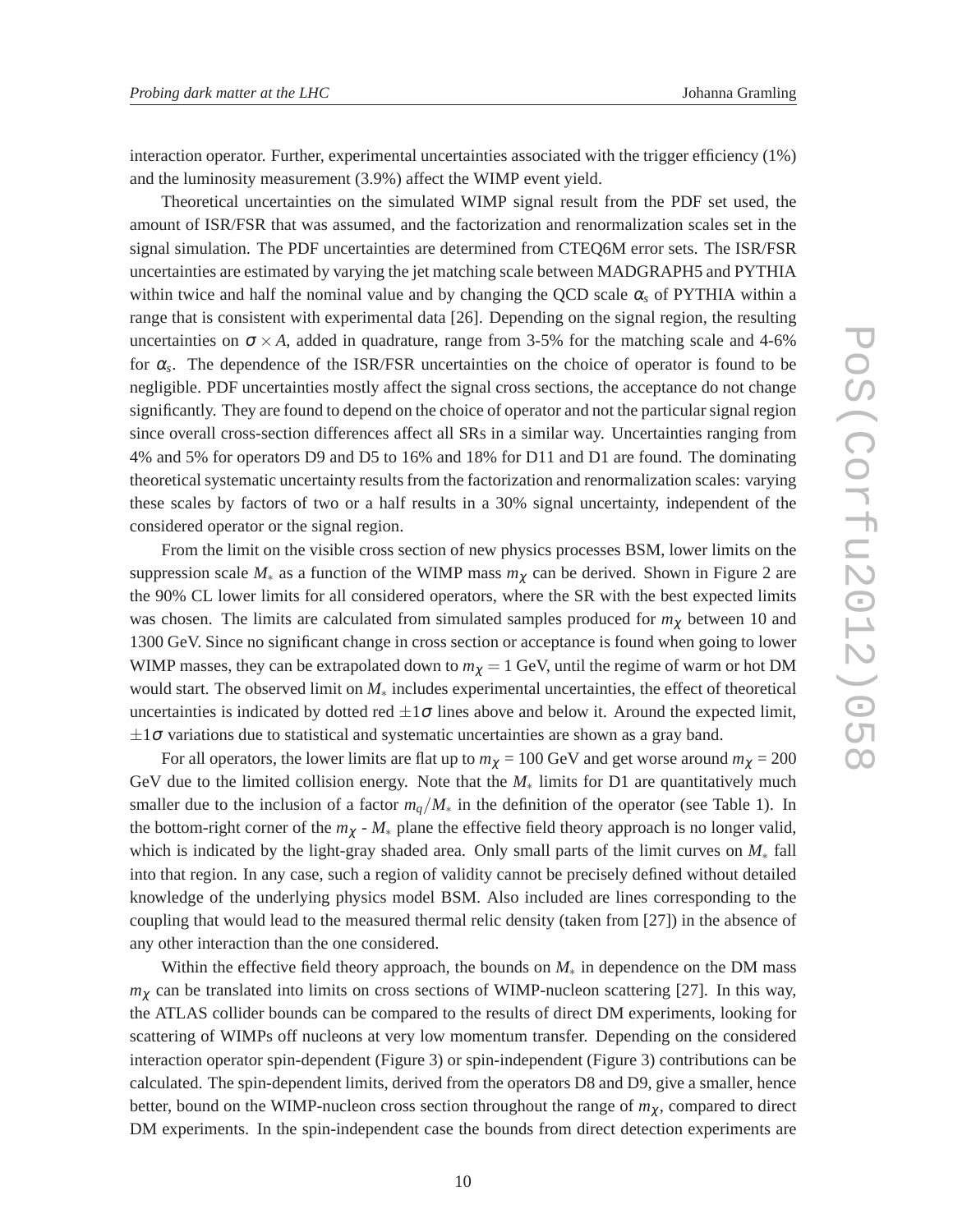

**Figure 2:** Lower limits at 90% CL on *M*<sup>∗</sup> for different masses of the DM particle <sup>χ</sup>. Observed and expected limits are shown as dashed black and red solid lines, respectively. The gray  $\pm 1\sigma$  band around the expected limit is the variation within statistical and systematic uncertainties on SM and signal processes. The observed limit includes all but the theoretical signal uncertainties, which are indicated by the red dotted  $\pm 1\sigma$  limit lines around it. The *M*<sup>∗</sup> values for which WIMPs of the given mass could be consistent with the measured relic abundance [27] are shown as green lines, assuming annihilation in the early universe happened exclusively via the given operator. The shaded light-gray regions in the bottom right corners indicate where the effective field theory approach breaks down [27]. The plots for D1, D5, D8 are based on SR3, the ones for D9 and D11 rely on SR4.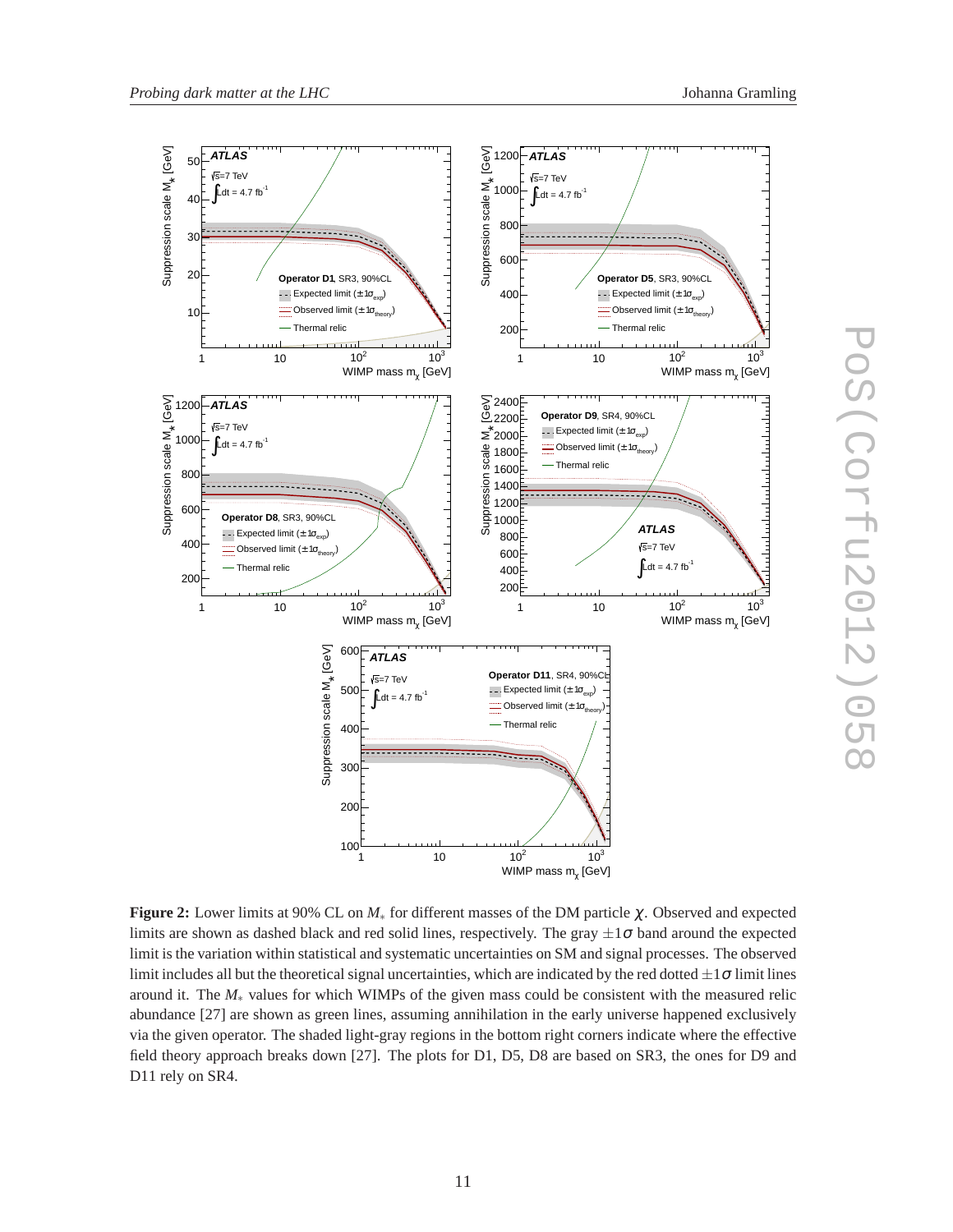

**Figure 3:** Inferred 90% CL ATLAS limits on spin-independent (left) and spin-dependent (right) WIMPnucleon scattering. Cross section bounds are shown versus WIMP mass *m*χ. The solid lines represent the observed limits excluding theoretical uncertainties, the dotted lines indicate theoretical uncertainties. The spin-independent limits are compared to 90% CL limits from the XENON100 [28], CDMSII [29], CoGeNT [30], CDF [31], and CMS [32] experiment. The spin-dependent limits are compared to 90% CL limits from the SIMPLE [33], Picasso [34], CDF [31], and CMS [32] experiment.

stronger for  $m<sub>\chi</sub>$  of about 10 GeV and larger, whereas the collider bounds get important for the region of low DM masses. Especially powerful is the bound in case of the gluon operator D11, it is competitive to direct detection bounds up to  $m<sub>\chi</sub>$  of 20 GeV.

The collider limits on vector and axial-vector interactions are also interpreted in terms of the relic abundance of WIMPs, using the same effective theory approach [27]. The upper limits on the annihilation rate of WIMPs into light quarks are shown in Figure 4. The annihilation rate is defined as the product of the annihilation cross section  $\sigma$  and the relative WIMP velocity *v*, averaged over the WIMP velocity distribution:  $\langle \sigma v \rangle$ . The results are compared to limits on WIMP annihilation to  $b\bar{b}$ , obtained from galactic high-energy gamma-ray observations, measured by the Fermi-LAT experiment [35]. Gamma-ray spectra from WIMPs annihilating to  $b\bar{b}$  are taken to be comparable to those from annihilation to lighter quarks [36]. Under this assumption, the ATLAS and Fermi-LAT limits can be compared, noting that the Fermi-LAT values correspond to Majorana fermions and are hence scaled up by a factor of two. Again, the ATLAS bounds are especially important for small WIMP masses, below 10 GeV for vector couplings and below about 100 GeV for axial-vector couplings. In this region, the ATLAS limits are below the annihilation cross section needed to be consistent with the thermic relic value, still under the assumption that WIMPs have annihilated to SM quarks only via the particular operator in question. For masses of  $m<sub>\gamma</sub> \geq 200$  GeV the ATLAS sensitivity becomes worse than the one of Fermi-LAT. In this region, improvements can be expected when going to larger center-of-mass energies at the LHC.

The effective field theory approach describes all WIMP-SM particle interaction by only two parameters,  $M_*$  and  $m_\gamma$ , and hence allows to connect WIMP pair production at the LHC, WIMPnucleon scattering measured by direct-detection experiments and WIMP annihilation measured by indirect-detection experiments. The approach relies on the assumption of validity of the effective field theory approach and the presented comparisons are restricted to interactions via one single op-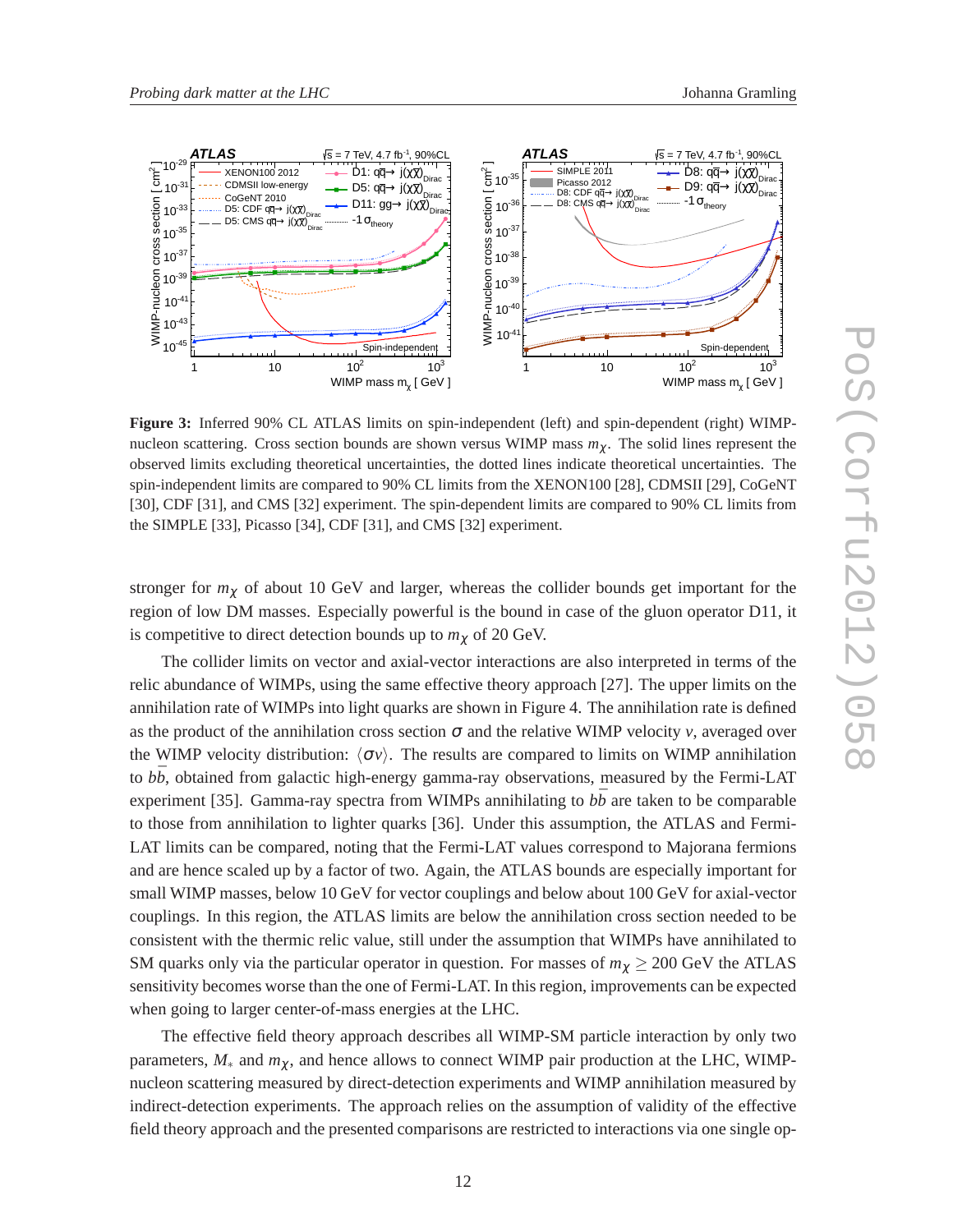

**Figure 4:** ATLAS 95% CL limits on WIMP annihilation rates  $\langle \sigma v \rangle$  in dependence on the dark matter mass  $m<sub>\chi</sub>$ .  $\langle \sigma v \rangle$  is calculated according to [27]. The solid lines represent the observed limits excluding theoretical uncertainties, the dotted lines indicate theoretical uncertainties. For comparison, high-energy gamma-ray limits from observations of Galactic satellite galaxies with the Fermi-LAT sattelite [35] for Majorana WIMPs are shown. The Fermi-LAT limits are scaled up by a factor of two to make them comparable to the ATLAS Dirac WIMP limits. The horizontal line indicates the value required for WIMPs to make up the relic abundance set by the WMAP measurement [4].

erator at a time, since mixing or interference effects are not considered. Nevertheless, the approach allows a valuable comparison of complementary results on DM detection: if any of the experiments sees a signal, the interpretation in this approach can lead to further insights on the nature of DM as well as the underlying physics by a comparison of different techniques and observables.

#### **8. Summary**

A search for new phenomena in monojet events is presented for 4.7 *fb*<sup>−1</sup> of data recorded with the ATLAS experiment at the LHC in proton-proton collisions at  $\sqrt{s} = 7$  TeV. The dominant Standard Model backgrounds from Z and W events in association with jet(s), where the boson decays to a final state that includes neutrinos and hence  $E_T^{miss}$ , are determined using data control regions with correction and transfer factors determined from data and simulations. This technique allows a precise estimate of the SM contributions to monojet final states with a small total uncertainty of 3.2% for the background prediction in the high statistics signal region SR1. In each of the four signal regions, defined according to the  $E_T^{miss}$  and leading jet  $p_T$  (120, 220, 350 and 500 GeV), agreement is found between the Standard Model predictions and the data. Upper limits are set at 90% and 95% CL on the visible cross section of any additional contribution to the signal regions. These limits (95% CL) range from 1.92 pb in the first signal region to 7 fb in the fourth signal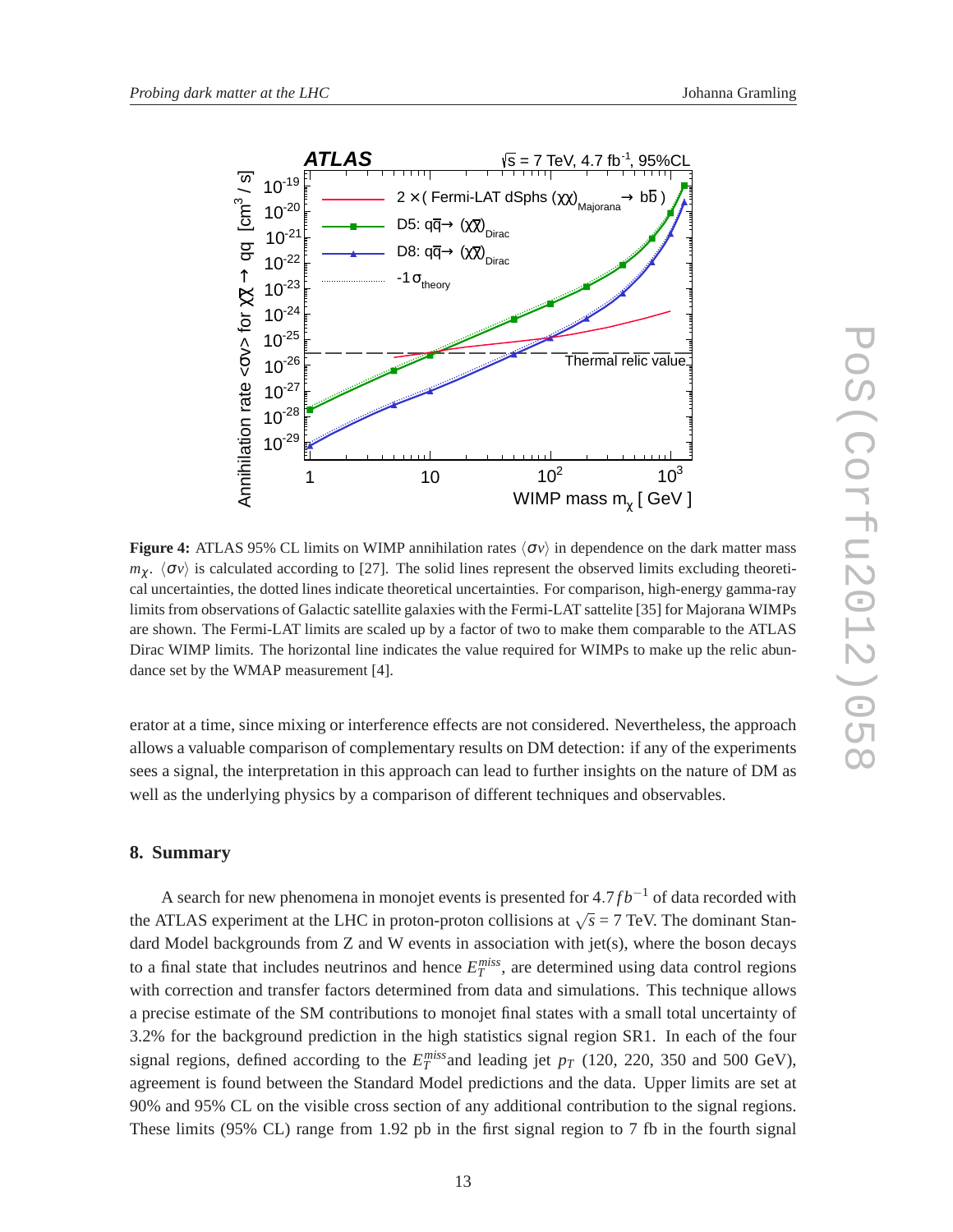region. The cross-section upper limits are interpreted within an effective field theory, giving limits on the suppression scale *M*<sup>∗</sup> for pair production of dark matter particles. Within this approach, the ATLAS limits can be converted to limits on WIMP-nucleon scattering and WIMP annihilation cross sections. Assuming the effective field theory is valid and the WIMPs can be pair-produced at the LHC, the limits are complementary and competitive to limits set by direct and indirect dark matter detection experiments, in particular at small WIMP masses of *m*<sup>χ</sup> < 10 GeV.

#### **References**

- [1] N. Arkani-Hamed, S. Dimopoulos, and G. Dvali, Phys.Lett. B429 (1998) 263-272, arXiv:hep-ph/9803315 [hep-ph].
- [2] ATLAS Collaboration, arXiv:1210.4491v1 [hep-ex].
- [3] G. Bertone, D. Hooper, and J. Silk, Phys.Rept. 405 (2005) 279-390, arXiv:hep-ph/0404175 [hep-ph].
- [4] WMAP Collaboration, Astrophys.J.Suppl. 192 (2011) 18, arXiv:1001.4538 [astro-ph.CO].
- [5] M. Beltran, D. Hooper, E. W. Kolb, Z. A. Krusberg, and T. M. Tait, JHEP 1009 (2010) 037, arXiv:1002.4137 [hep-ph].
- [6] ATLAS Collaboration, Eur. Phys. J. C, 73 3 (2013) 2304
- [7] ATLAS Collaboration, Eur.Phys.J. C72 (2012) 1844, arXiv:1108.5602 [hep-ex].
- [8] ATLAS Collaboration, Eur.Phys.J. C72 (2012) 1909, arXiv:1110.3174 [hep-ex].
- [9] ATLAS Collaboration, JHEP 1012 (2010) 060, arXiv:1010.2130 [hep-ex].
- [10] ATLAS Collaboration, JINST 3 (2008) S08003.
- [11] ATLAS Collaboration, Eur.Phys.J. C71 (2011) 1630, arXiv:1101.2185 [hep-ex].
- [12] M. L. Mangano, M. Moretti, F. Piccinini, R. Pittau, and A. D. Polosa, JHEP 0307 (2003) 001, arXiv:hep-ph/0206293 [hep-ph].
- [13] J. Pumplin, D. Stump, J. Huston, H. Lai, P. M. Nadolsky, et al., JHEP 0207 (2002) 012, arXiv:hep-ph/0201195 [hep-ph].
- [14] G. Corcella, I. Knowles, G. Marchesini, S. Moretti, K. Odagiri, et al., arXiv:hep-ph/0210213 [hep-ph].
- [15] J. Butterworth, J. R. Forshaw, and M. Seymour, Z.Phys. C72 (1996) 637-646, arXiv:hep-ph/9601371 [hep-ph].
- [16] T. Gleisberg, S. Hoeche, F. Krauss, M. Schonherr, S. Schumann, et al., JHEP 0902 (2009) 007, arXiv:0811.4622 [hep-ph].
- [17] S. Frixione and B. R. Webber, arXiv:hep-ph/0601192 [hep-ph].
- [18] P. M. Nadolsky, H.-L. Lai, Q.-H. Cao, J. Huston, J. Pumplin, et al., Phys.Rev. D78 (2008) 013004, arXiv:0802.0007 [hep-ph].
- [19] J. Alwall, M. Herquet, F. Maltoni, O. Mattelaer, and T. Stelzer, JHEP 1106 (2011) 128, arXiv:1106.0522 [hep-ph].
- [20] T. Sjostrand, S. Mrenna, and P. Z. Skands, JHEP 0605 (2006) 026, arXiv:hep-ph/0603175 [hep-ph].
- [21] M. L. Mangano, M. Moretti, F. Piccinini, and M. Treccani, JHEP 0701 (2007) 013, arXiv:hep-ph/0611129 [hep-ph].